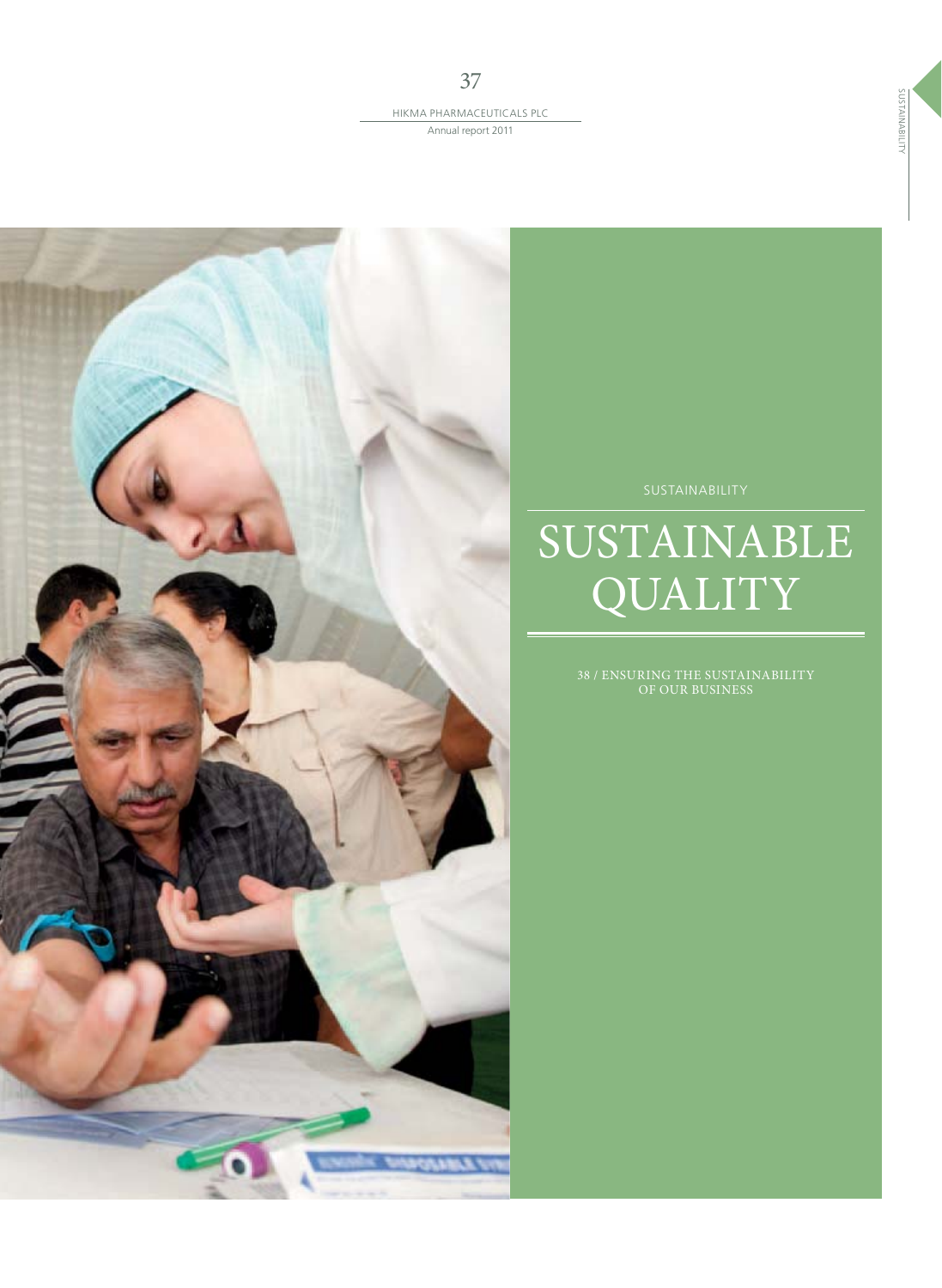#### SUSTAINABILITY

## CORPORATE RESPONSIBILITY

### WE AIM TO IMPROVE LIVES BY PROVIDING PATIENTS WITH BETTER ACCESS TO HIGH-QUALITY, COST-EFFECTIVE MEDICINES IN KEY THERAPEUTIC AREAS

The table below lists some examples of key initiatives in 2011 across our major CR impact areas and links these initiatives to our strategic goals.

### 2011 HIGHLIGHTS

|                        | Strengthening<br>our leading<br>position in the<br>MENA region                                                                              | Developing<br>our global product<br>range in growing<br>therapeutic areas                                                                                                                                                   | Extending<br>our reach and<br>diversity through<br>partnerships                                                                                            | <b>Increasing</b><br>the scale of<br>our speciality<br>Injectables<br>business                                                    | Leveraging<br>our expertise<br>and capacity<br>in the US<br>market                                                                                                                   | <b>Building</b><br>on our world-class<br>manufacturing<br>and API sourcing<br>capabilities                        |
|------------------------|---------------------------------------------------------------------------------------------------------------------------------------------|-----------------------------------------------------------------------------------------------------------------------------------------------------------------------------------------------------------------------------|------------------------------------------------------------------------------------------------------------------------------------------------------------|-----------------------------------------------------------------------------------------------------------------------------------|--------------------------------------------------------------------------------------------------------------------------------------------------------------------------------------|-------------------------------------------------------------------------------------------------------------------|
| Patients               | Provided patients<br>across MENA with<br>an extensive portfolio<br>of 537 compounds<br>in 1,323 dosage forms                                | Launched imatinib,<br>a leading treatment<br>for breast cancer,<br>in Jordan                                                                                                                                                | Enhanced our pipeline<br>of innovative cancer<br>treatments through<br>an agreement with<br>Aeterna Zentaris to<br>market perifosine<br>in the MENA region | Expanded our global<br>portfolio of affordable<br>injectable products<br>to 169 compounds<br>in 308 dosage forms<br>and strengths | Increased market<br>share of written oral<br>prescriptions by<br>offering cost-effective,<br>differentiated products of manufacturing<br>like our dye-free<br>amoxicillin suspension | Ensured delivery<br>of quality products<br>through adherence to<br>the highest standards                          |
| People                 | Implemented our<br>continuous education<br>programme, funding<br>25 employees for<br><b>Bachelors and Masters</b><br>degrees                | Leveraged our<br>expertise in treating<br>diabetes, heart disease<br>and cancer through<br>employee awareness<br>programmes                                                                                                 | Strengthened the<br>capabilities of our<br>1,700 strong sales<br>and marketing team<br>through training                                                    | Successfully managed<br>the integration of<br>more than 700 new<br>employees into our<br>US operations                            | Transferred skills and<br>expertise from our<br>European operations<br>to the US through<br>the relocation of key<br>operational and<br>quality managers                             | Developed employees<br>technical skills and<br>expertise through<br>our contract<br>manufacturing<br>partnerships |
| Community              | Donated much needed Raised awareness<br>medicines to Libya<br>including anti-<br>infective.<br>cardiovascular and<br>diabetes products      | by sponsoring<br>anti-obesity and<br>breast cancer<br>campaigns                                                                                                                                                             | Agreed to bring new<br>treatment for iron<br>deficiency to MENA<br>through partnership<br>with Vifor Pharma<br>for Ferinject®                              | Addressed critical<br>short supply issues in<br>the US by providing<br>much needed<br>injectable products                         | Raised money to<br>fund breast cancer<br>treatment and<br>research in the US                                                                                                         | Provided funding to<br>develop an industrial<br>pharmaceuticals<br>faculty at Yarmouk<br>University in Jordan     |
| Environment            | Renewed<br>environmental<br>management systems<br>(EMS) certification of<br>the (ISO) 14001:2004<br>in Hikma's units in<br>Jordan and Egypt | Expanded facilities in<br>all regions in order to<br>meet global demand<br>for our products while<br>complying with local<br>and international<br>environmental<br>standards                                                | Continued regular<br>training of employees<br>on sustainability and<br>environmental matters a high environmental                                          | Inaugurated a new<br>lyophilisation plant in<br>Portugal, completed to<br>standard                                                | Committed to<br>increasing recycling<br>of bottles, cans,<br>cardboard and paper<br>at our US operations                                                                             | Collected GRI<br>data from our<br>manufacturing<br>facilities worldwide to<br>analyse energy usage                |
| <b>Business Ethics</b> | Engaged The Good<br>Corporation to<br>audit our operations<br>in Jordan and<br>Saudi Arabia                                                 | Worked with<br>ministries of health<br>in MENA to ensure<br>the dissemination of<br>accurate information<br>regarding the<br>contraindications of<br>Actos <sup>®</sup> , an important<br>in-licensed diabetes<br>treatment | Won the Hermes<br>Transparency in<br>Governance Award<br>for "Best FTSE 250<br>Audit Report"                                                               | Engaged The Good<br>Corporation to<br>audit our operations<br>in Portugal and the US                                              | Re-educated staff<br>in the US on our<br>Code of Conduct                                                                                                                             | <b>Utilised Supplier</b><br><b>Audit Questionnaire</b><br>to assess supplier's<br>business practices              |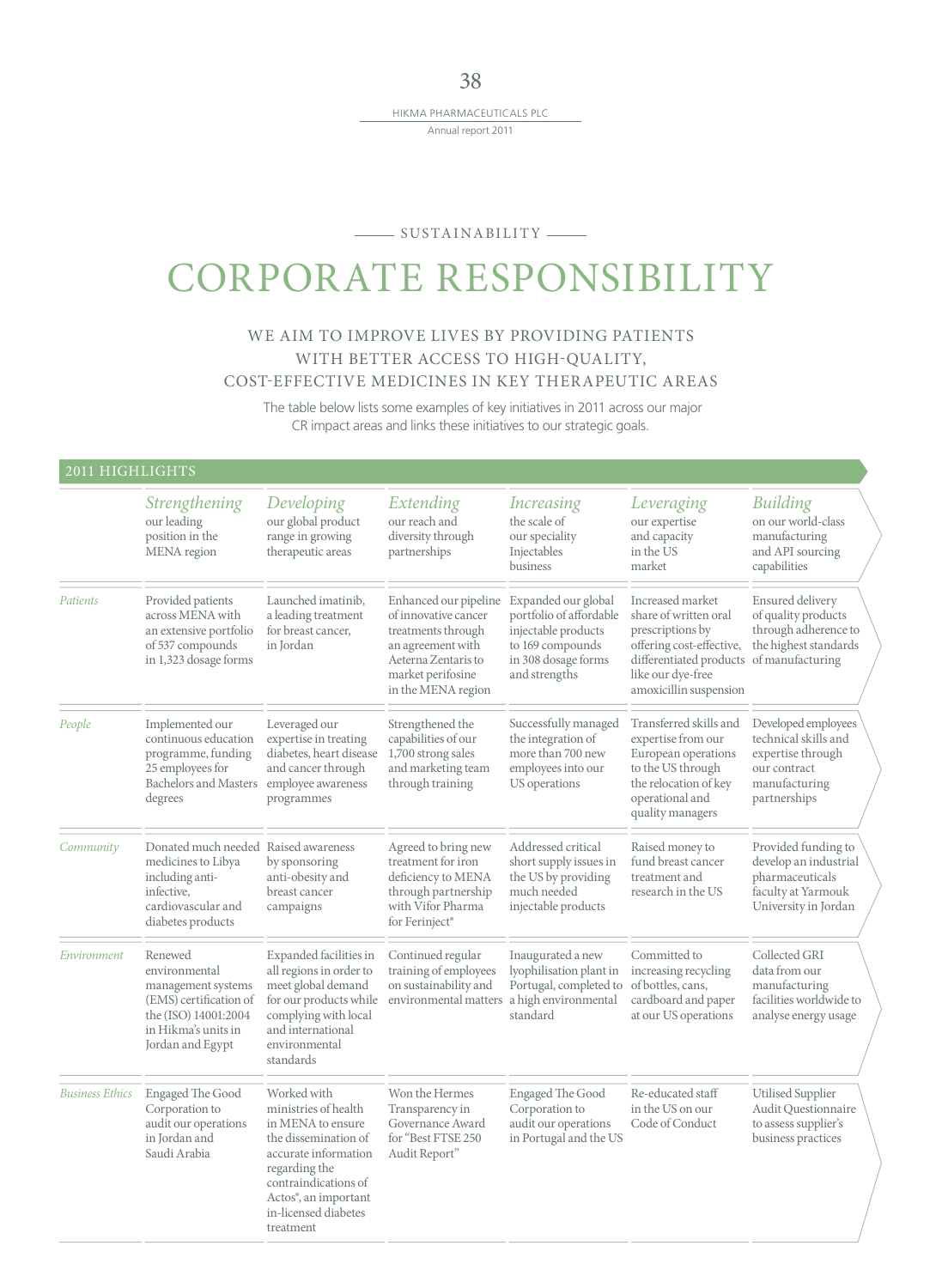39

HIKMA PHARMACEUTICALS PLC Annual report 2011

 $-$  SUSTAINABILITY  $-$ 

## ADDRESSING MAJOR HEALTH ISSUES

SINCE THE COMPANY WAS FOUNDED, HIKMA HAS BEEN PROVIDING PATIENTS WITH HIGH QUALITY, AFFORDABLE MEDICINES

As a leading manufacturer of generic pharmaceuticals, we are in a position to help address the health issues affecting patients in the markets in which we operate. Given our origins in MENA, and the regions relatively young population, anti-infectives have dominated our product portfolio for many years. As our business has grown, our anti-infective product offering has expanded in range, complexity and market coverage. Hikma is now a key supplier of oral and injectable cephalosporins and oral penicillins across the MENA, Europe and the US markets.

As we have expanded our geographic footprint and sought to meet the changing needs of patients in our local markets, we have also grown our product portfolio in other therapeutic areas. As of the end of 2011, our global product portfolio of 667 molecules in 1,598 dosage strengths and forms included products in the cardiovascular, oncology, CNS, respiratory and pain therapeutic areas, to name a few.

In recent years, we have seen significant changes in patient needs in the MENA region. As life expectancy increases and lifestyles change, patients are increasingly being treated for chronic illnesses. The incidence of heart disease and diabetes has risen dramatically. Through our own in-house development and through partnering with licensors, we are working to address these health issues by bringing new treatments to market. We are also working to raise awareness of many of these illnesses in our local communities. Through internal and external awareness days and targeted marketing campaigns, we are sharing our expertise in order to help prevent, detect and treat these chronic diseases.

Across all our markets, we are working to fight the increasing incidence of cancer. Our manufacturing facility in Germany, which is dedicated to the production of cytotoxic oncology injectables, is now approved for production for the US, Europe and MENA. We are also producing high quality oral

oncology products at a dedicated facility in Jordan. Our global oncology product portfolio is growing, we are increasing our penetration of the European oncology market, we have begun launching our first cancer products in the MENA region and have received our first oncology approval in the US.

Through charitable contributions, we are also looking to help prevent and treat some of world's most challenging health issues. Since 2010 we have contributed to the Global Fund to fight AIDS, Tuberculosis and Malaria, which works to fight these diseases.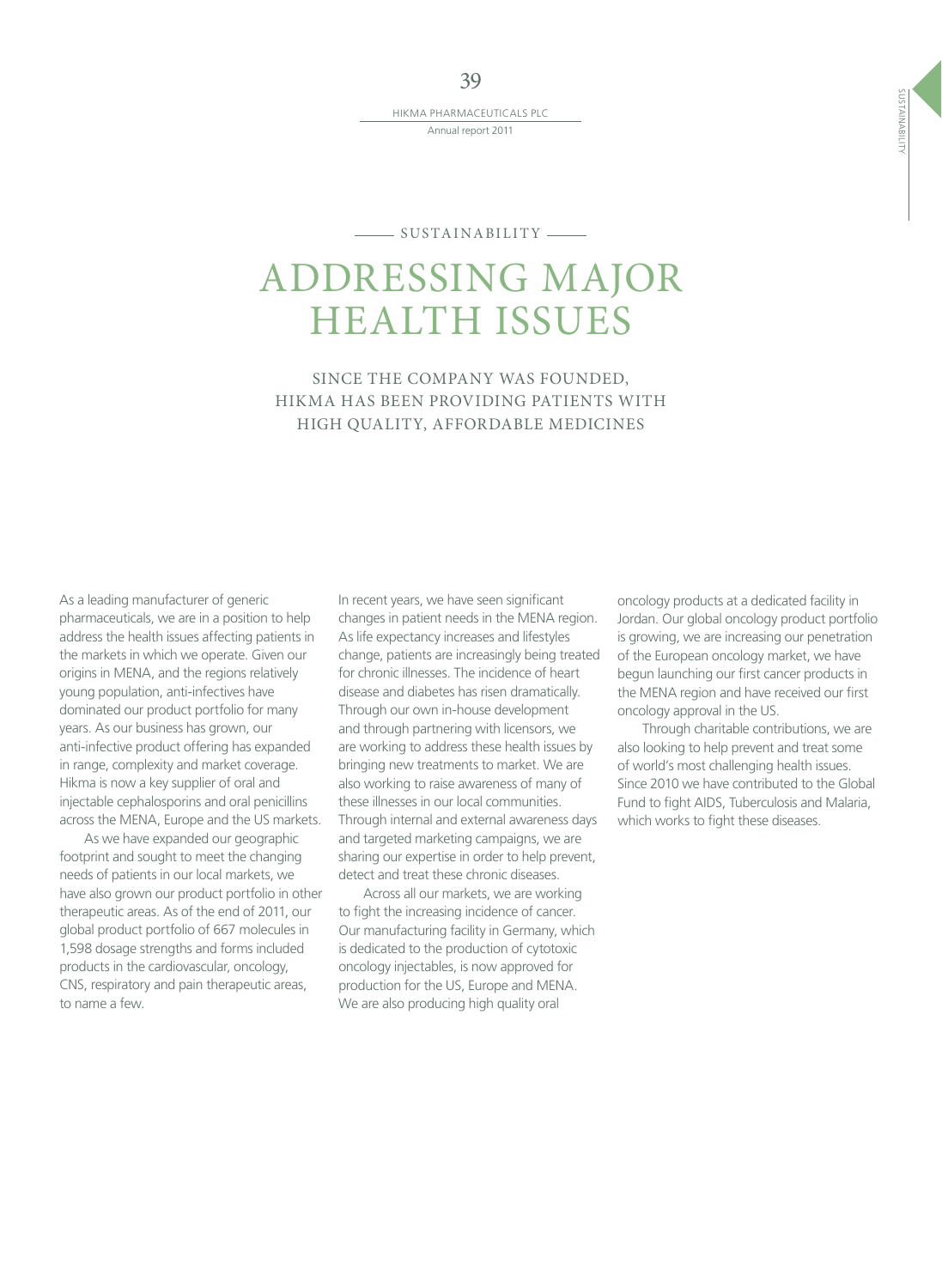#### $SUSTAINABILITY$   $\longrightarrow$

## PATIENTS

### PATIENTS AROUND THE WORLD SEEK SAFE AND EFFECTIVE MEDICINES AT AFFORDABLE PRICES

#### Hikma quality

Delivering high quality products to our patients starts with embedding quality in our manufacturing process. Our Corporate Compliance Department works to ensure that all Hikma sites abide by the local regulations of the MENA region, Europe and the US and that we harmonise quality across our businesses through adherence to international GMPs (Good Manufacturing Practices). This commitment to quality extends to our employees, who undertake regular training to ensure they are working to the highest possible standards.

These efforts are supported throughout the year with workshops, such as Managing Deviations in Compliance with the Latest Regulatory Guidelines held in November 2011, in which employees from across Hikma's worldwide operations joined specialists from major pharmaceutical companies and regulatory bodies to share insights on best practice.

#### Pharmacovigilance

Through our robust commitment to pharmacovigilance, we ensure that we remain focused on patients' safety. Our Medical Affairs department manages a pharmacovigilance system for the collection, collation, and evaluation of adverse drug reactions and the implementation of effective corrective and preventive actions.

In 2011, the Medical Affairs department implemented our pharmacovigilence system in some of our MENA countries and engaged SGD Consulting LTD to assess our pharmacovigilance activities and recommend strategies to improve efficiency and productivity.

#### Information and patient education

In 2011, our excellence in pharmacovigilence enabled us to manage the impact of concerns that arose with respect to one of our leading in-licensed products, Actos®, a treatment for Type 2 Diabetes. Our pharmacovigilence team worked closely with our licensing partner Takeda, a Japanese research-based pharmaceutical company, and regulatory bodies in the MENA region, doctors, pharmacists and other stakeholders to ensure the dissemination of accurate information regarding the contraindications of this product.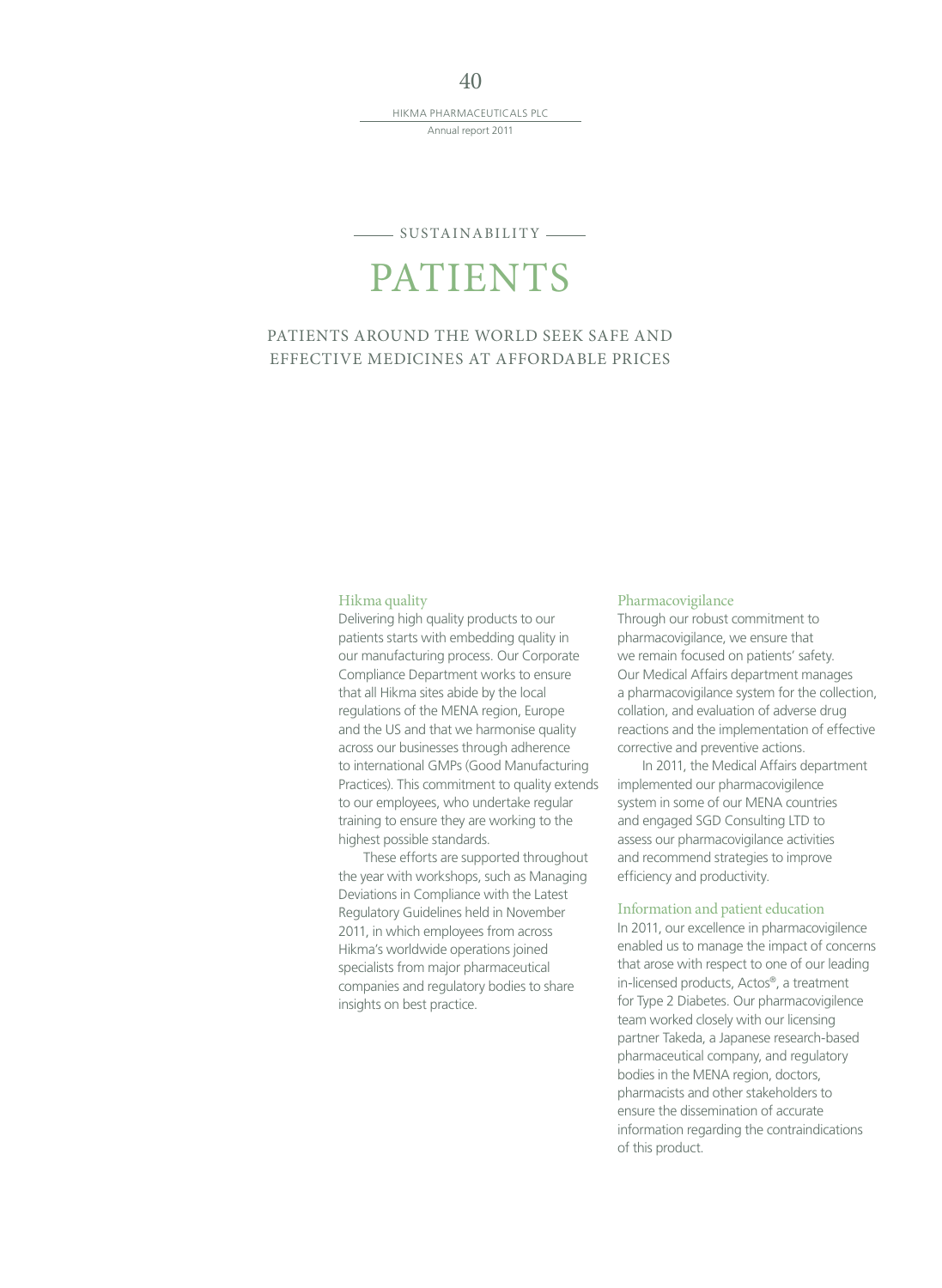

#### Clinical research

Making sure that doctors and patients are confident in the efficacy of Hikma products is critical to their success in the market. To achieve this, we work with medical institutions, regulatory authorities, and clinical research organisations (CROs), through our Medical Affairs department, to develop and conduct clinical and pharmaco-epidemiology studies. The studies support our marketed products and help in the development of our product pipeline across growing therapeutic areas (i.e. oncology, central nervous system, diabetes, and respiratory system).

Our clinical research related activities during the year included participation in the Jordan FDA-Clinical Investigation Training Program in December 2011. As part of this, Hikma arranged post-marketing surveillance studies in various key therapeutic areas, including oncology, and assisted in the management of medical trials.

#### Security of supply

Ensuring the availability of our medicines is critical to both fulfilling patients' needs and delivering on our corporate performance objectives. Critical supply shortages hit the US market, particularly for injectable products, in 2011. Our US operation responded by accelerating the production of affected drugs and by working closely with the FDA's drug shortage staff to anticipate and mitigate the effects of drug shortages on patients.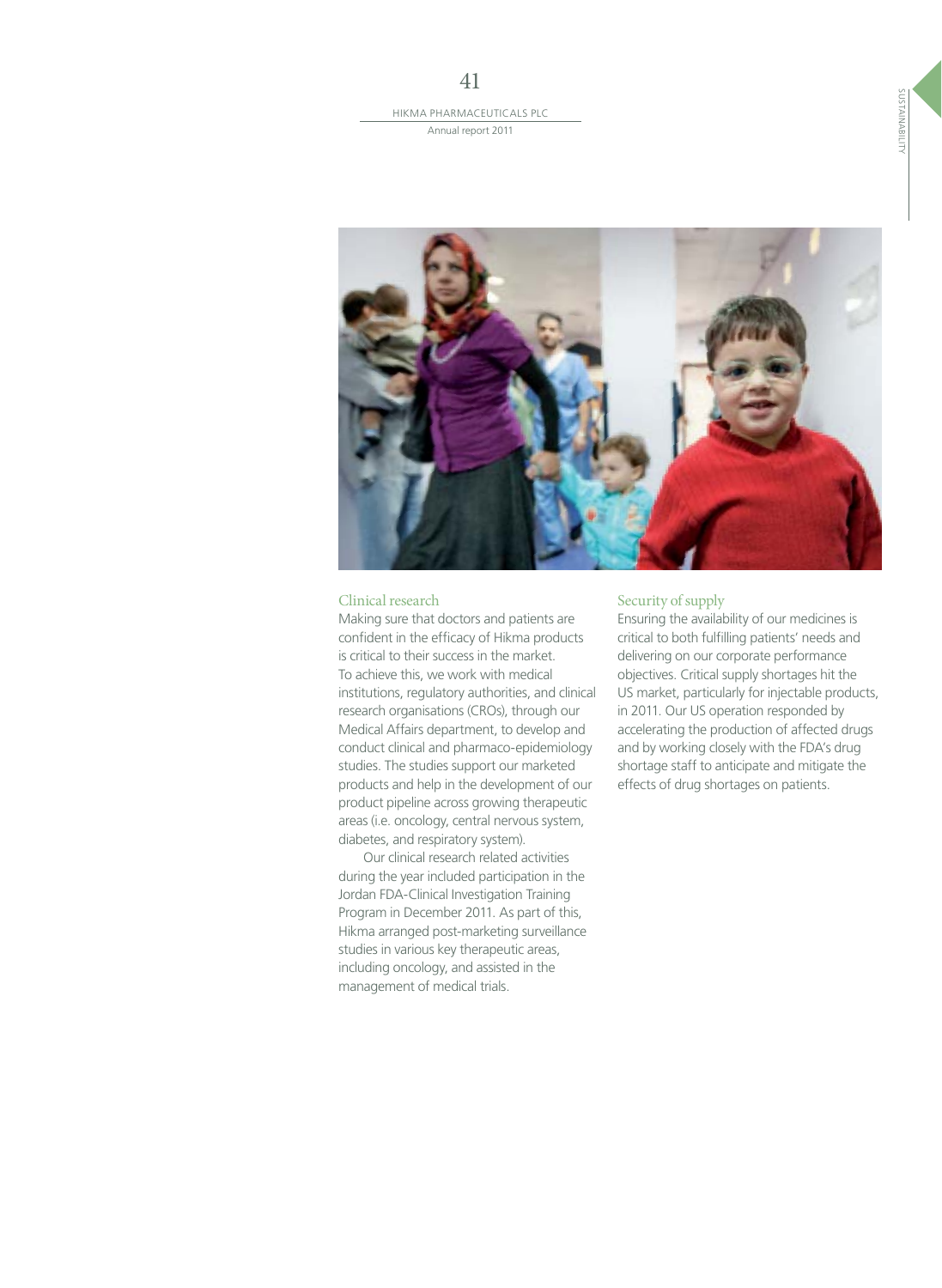42

#### $-$  SUSTAINABILITY  $-$

## PEOPLE

### WE FOCUS ON CONTINUOUSLY DEVELOPING AND NURTURING OUR WORKFORCE. WE BELIEVE THAT SUSTAINING OUR PEOPLE'S GROWTH IS CRITICAL FOR THE SUCCESS OF OUR BUSINESS



NUMBER OF HIKMA EMPLOYEES

 $+14.3%$ 

"Hikma employees come from different countries, different nationalities, different religions, and both genders but they all have one identity and one nationality in common: they are Hikma."

—

The average monthly number of employees in 2011 reached 6,165, a rise of 14.3% from 2010 and 145% since the company became publicly listed on the London Stock Exchange in 2005.

#### Equal opportunities, diversity & inclusion

We believe in the equal treatment of employees and do not condone favouritism or inequality in any shape or form. We do not discriminate based on a person's race, religious creed, age, sex, marital status, nationality, present or past history of mental or physical disability or any other factors not related to a person's ability to function at his or her a job as stated in the Company's Equal Treatment of Employees & Harassments Policy and Procedure.

Across our business, we provide excellent opportunities for young people to develop key skills and experience. In 2011, 58% of our workforce was under the age of 30.

In 2011, women comprised 28% of Hikma's total workforce. In certain jurisdictions however, women made up a much larger percentage of the workforce. In Portugal, for example, we employed 235 women, or 75% of total employees.

#### Communication

As we continue to grow, we are keen to maintain Hikma's culture of openness and transparency. Through communication initiatives, we make sure that key messages are relayed across the Group and employees are consistently engaged in an active dialogue. Initiatives include bi-annual management briefings, the publication of our internal quarterly magazine "Zamaleh", "Ask Your CEO" events, and Hikma's "open-door" policy.

#### Reward and recognition

Significant progress has been made in the development of our remuneration programme for the Group. With the support of the Hay Group and other international consultancy firms, we are working to optimise employee compensation, benefits and working conditions and to implement customised grading and performance measurement systems. Our employees benefit from an employee savings fund, share-based LTIP and MIP incentive programmes, medical and life insurance and bonus schemes, where applicable.

#### Health and safety

The delivery of quality products is not possible without ensuring the health and wellbeing of our employees. We are committed to providing a safe working environment for our employees in which health and safety policies are developed, consistently applied, enforced and updated to protect employees from avoidable injuries.

In 2011, we focused on the continuous improvement of our Health and Safety policies and achieved a group-wide implementation of OHSAS ISO 18001, the occupational health

Quote by the founder of Hikma, Samih Darwazah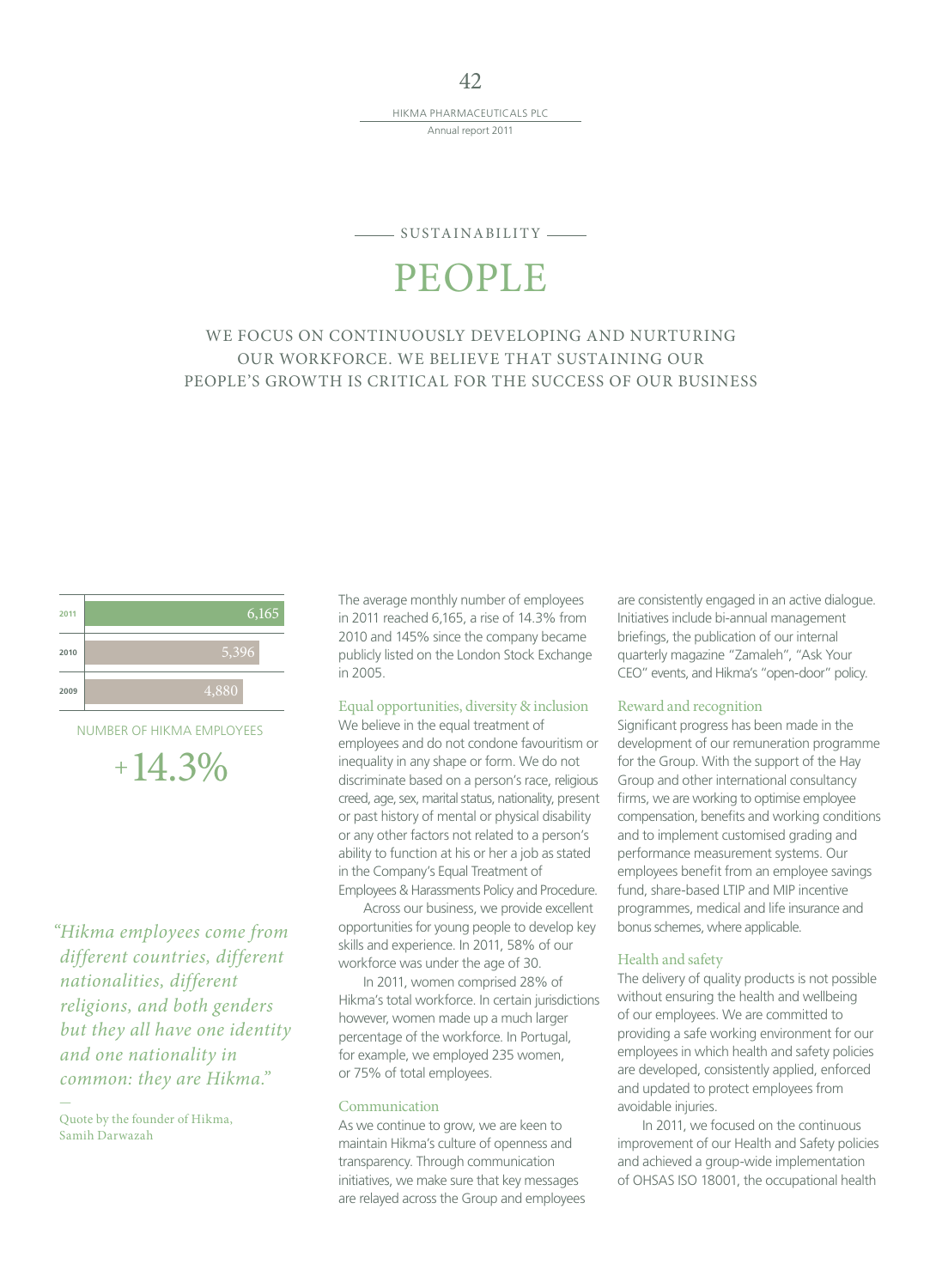

- QUALITY FOR LIFE -

## HIKMA'S DAY AGAINST BREAST **CANCER**

Events and activities focused on awareness, early detection and health screening

and safety management system. Training sessions on occupational health and safety were regularly conducted during the year, with specialised training for plant operators.

#### Health awareness

Our commitment to ensuring the health and well being of our employees extends to internally sponsored health awareness campaigns aimed at raising awareness of major health issues among our employees. Through these campaigns, we provide employees with information on different diseases, particularly where we have expertise in specific therapeutic areas. Sessions are also provided on nutrition and healthy lifestyle management. In 2011, these events included Hikma's Day against Breast Cancer, Hikma's World Heart Day and Hikma's Anti-Obesity Campaign.

#### Learning and development

We are committed to building employees' skills and experiences and to creating employment opportunities that will enhance overall career development. Through programmes such as Hikma's Continuing

Education Scheme, we offer full funding for qualified employees to pursue higher education. Through management rotation plans, we offer exposure to different parts of our business and the opportunity to build a diverse range of skills and experience.

#### Managing change and restructuring

Acquisitions form an important part of Hikma's growth strategy, but can be disruptive to employees. We conscientiously manage any necessary HR changes and consider employees' interests carefully throughout the acquisition process, while establishing clear communication plans to ensure a smooth transition. At the same time, we aim to integrate new employees while preserving Hikma's strong culture. Following the acquisition of Baxter's Multi-Source Injectables business in 2011, our HR teams supported the integration process by implementing new HR systems, augmenting rewards and benefits and encouraging employee engagement.



**QUALITY FOR LIFE** 

## "YOU ARE HIKMA" CAMPAIGN

Raising awareness regarding health, safety, and the environment at Hikma and in the broader community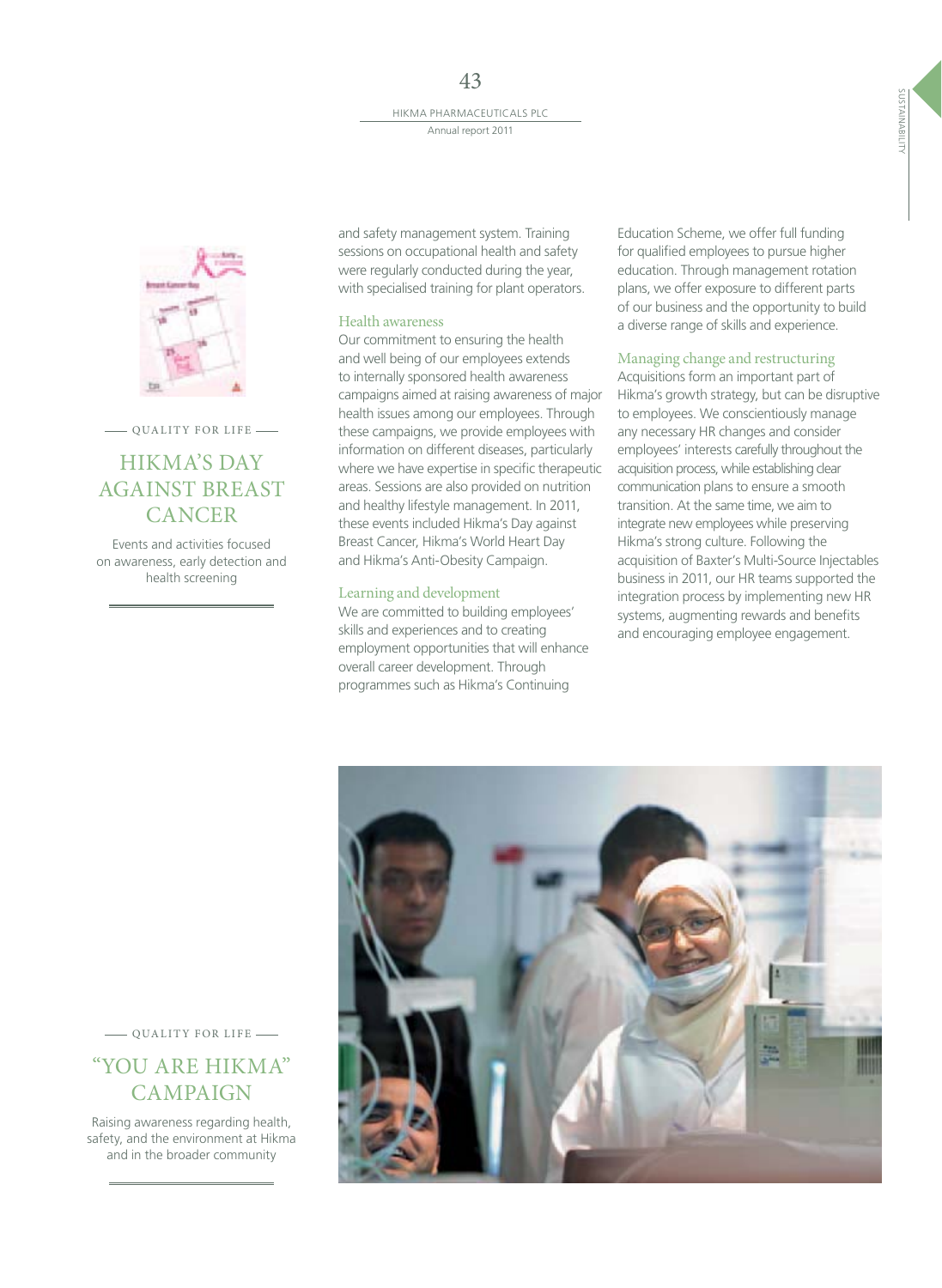## $-$  SUSTAINABILITY  $-$ **COMMUNITY**

### HIKMA IS COMMITTED TO BENEFITING THE COMMUNITIES IN WHICH IT WORKS. THROUGH COMMUNITY ENGAGEMENT AND HEALTH AWARENESS CAMPAIGNS, WE ADDRESS LOCAL AND GLOBAL HEALTH ISSUES



**QUALITY FOR LIFE** 

## HIKMA'S ANTI-OBESITY **CAMPAIGN**

Awareness campaign and obesity screening

We collaborate with community groups to support public policies that promote economic and social development, within the context of each of the local cultures in which we operate.

#### Investing in local pharmaceutical markets

Over the years we have built strong local businesses, which directly support and contribute to the local communities in which we operate. We have invested in best-in-class facilities, employed local staff and invested in their training and development.

In 2011, our strong commitment to the MENA region was demonstrated by our investment of around \$220 million in local business and facilities, including acquisitions of pharmaceutical businesses in Morocco and Sudan. These investments will enhance and ensure the delivery of high quality affordable medicines to patients in our key MENA markets.

#### Addressing local health issues

As life expectancy in the region is increasing and lifestyles are changing, we are seeing a shift in demand from anti-infectives to treatments for chronic ailments like heart

disease, diabetes and cancer. Across all of our MENA markets, we focus on offering products that reflect the needs of the local patient population. In 2011, for example, we launched Imatinib in Jordan. Imatinib is an important medicine for the treatment of breast cancer and presents a high quality, affordable alternative to the originator. We also signed a commercialisation and licensing agreement with Aeterna Zentaris, an oncology drug development company, for a leading colorectal cancer product in phase III clinical trials. These efforts are part of our continuing focus on developing a significant oncology portfolio for the region.

#### Hikma's Global Volunteering Day

Every April, employees participate in Hikma's Global Volunteering Day. Employees from the Group's businesses worldwide take part by volunteering in their communities. Activities include donating blood, cleaning and painting hospitals and grounds, spending time with patients, entertaining children and organising awareness campaigns and lectures for Hikma employees.